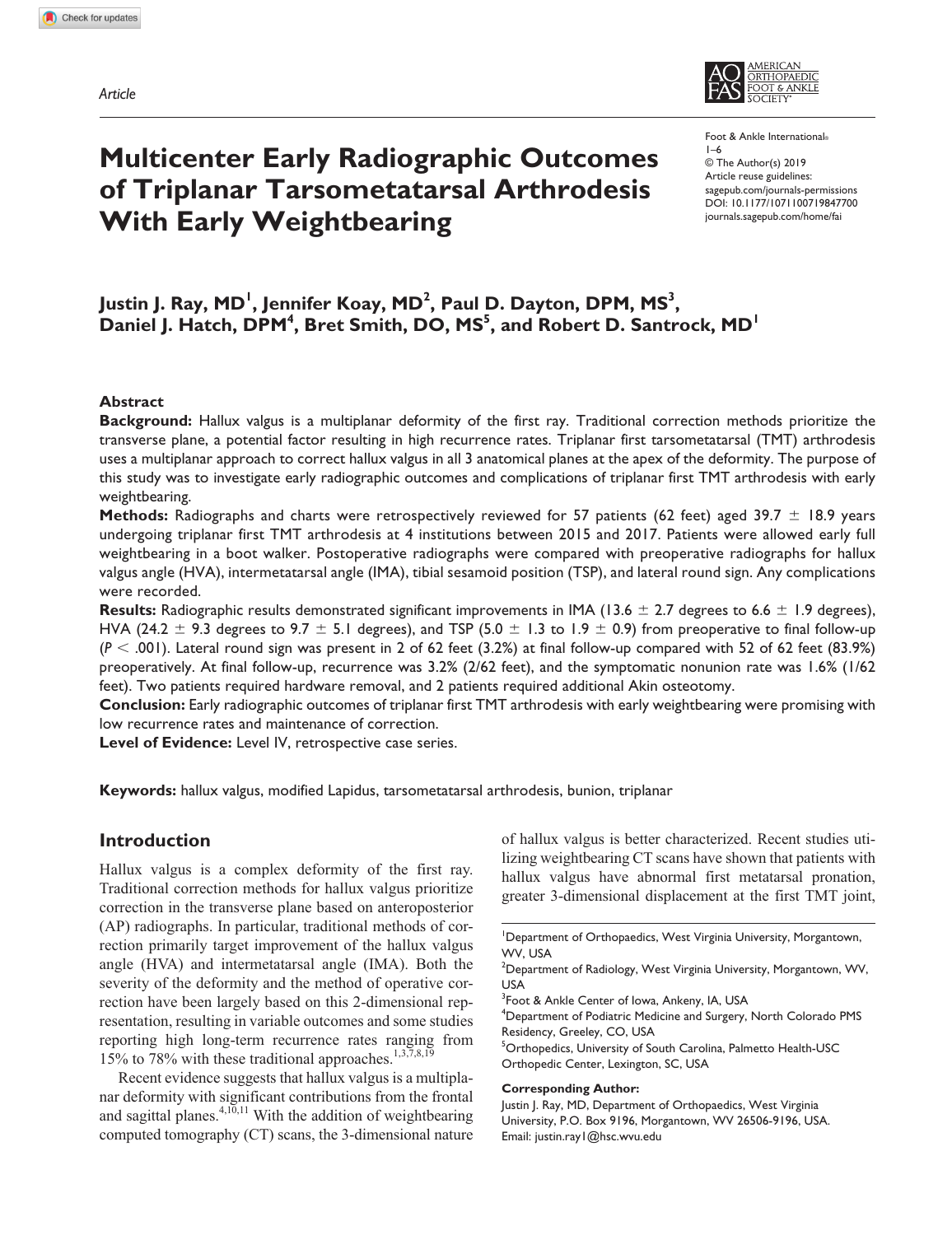

**Figure 1.** Preoperative and postoperative anteroposterior (AP) radiographs demonstrating triplanar tarsometatarsal (TMT) arthrodesis with the biplanar mini-plate construct.

and increased overall mobility of the first ray in comparison to patients with normal feet. $4,10,11$  Furthermore, incomplete sesamoid reduction and the presence of a metatarsal round sign have been implicated as risk factors for recurrence of hallux valgus, emphasizing the importance of addressing the frontal plane component of the deformity.<sup>16,17,23</sup> In order to restore the true 3-dimensional anatomy of the first ray, it is critical to achieve correction in all 3 planes.

Another important thing to consider when achieving correction of hallux valgus is the center of rotation of angulation (CORA) or the apex of the deformity. Numerous studies have shown that the metatarsal is not inherently deformed in hallux valgus, and that the anatomic CORA of the first ray lies at the first tarsometatarsal (TMT) joint.<sup>5,14,15,18,24,25</sup> The anatomic CORA must be considered when choosing the optimal correction method for hallux valgus in order to reduce potential recurrence and prevent the formation of secondary deformities.

The authors believe that triplanar first TMT corrective arthrodesis (Figure 1) with early weightbearing is optimal for the correction of all 3 dimensions of hallux valgus at the anatomic CORA. Triplanar TMT arthrodesis uses a biplanar locked plating construct to allow physiological micromotion of early weightbearing to promote secondary bone healing at the fusion site.<sup>20,21</sup> Correction of the deformity is achieved via instrumented 3-plane correction (including derotation of the first metatarsal) and seeks to minimize bony resection while achieving correction.

The purpose of this study was to investigate multicenter early radiographic outcomes of triplanar first TMT

arthrodesis with early weightbearing. It was hypothesized that triplanar TMT arthrodesis would result in significant improvements in the IMA, HVA, and tibial sesamoid position (TSP) at final follow-up with maintenance of correction. The secondary aims were to evaluate radiographic recurrence rates and symptomatic nonunion rates at final follow-up.

# **Methods**

# *Patient Population*

After receiving institutional review board approval, charts and radiographs were retrospectively reviewed for 57 patients (62 feet) aged 39.7  $\pm$  18.9 years who underwent triplanar first TMT arthrodesis (Lapiplasty System, Treace Medical Concepts, Inc., Ponte Vedra, FL) for hallux valgus at 4 institutions between September 2015 and June 2017. The patient population included patients with symptomatic hallux valgus that had failed nonoperative management. Inclusion criteria were:

- 1. Symptomatic hallux valgus
- 2. TMT arthrodesis by 4 surgeons
- 3. Primary hallux valgus surgery
- 4. Minimum follow-up of 12 months

Exclusion criteria consisted of patients with previous surgery on the first ray, additional arthrodesis outside the first TMT joint, or severe osteoarthritis of the first metatarsophalangeal (MTP) joint.

## *Clinical Assessment*

Patient demographic data included age, sex, body mass index (BMI), smoking status, relevant comorbidities (diabetes, peripheral neuropathy, rheumatoid arthritis, peripheral vascular disease), and any history of previous surgery on the operative extremity. Preoperative clinical exam noted any restricted motion at the MTP joint, along with any associated lesser toe deformities. Postoperatively, the date of return to weightbearing in a walking boot, return to wearing athletic shoes, and return to full activity was noted. Any complications of wound healing, infection, hardware removal, revision procedure of the first ray, or other complications requiring operative intervention were also recorded. At final follow-up, clinical assessment included an evaluation for any restricted MTP joint motion or pain at the first TMT joint with manipulation.

# *Radiographic Data*

A single independent musculoskeletal radiologist blinded to the outcome reviewed all radiographs. Weightbearing AP,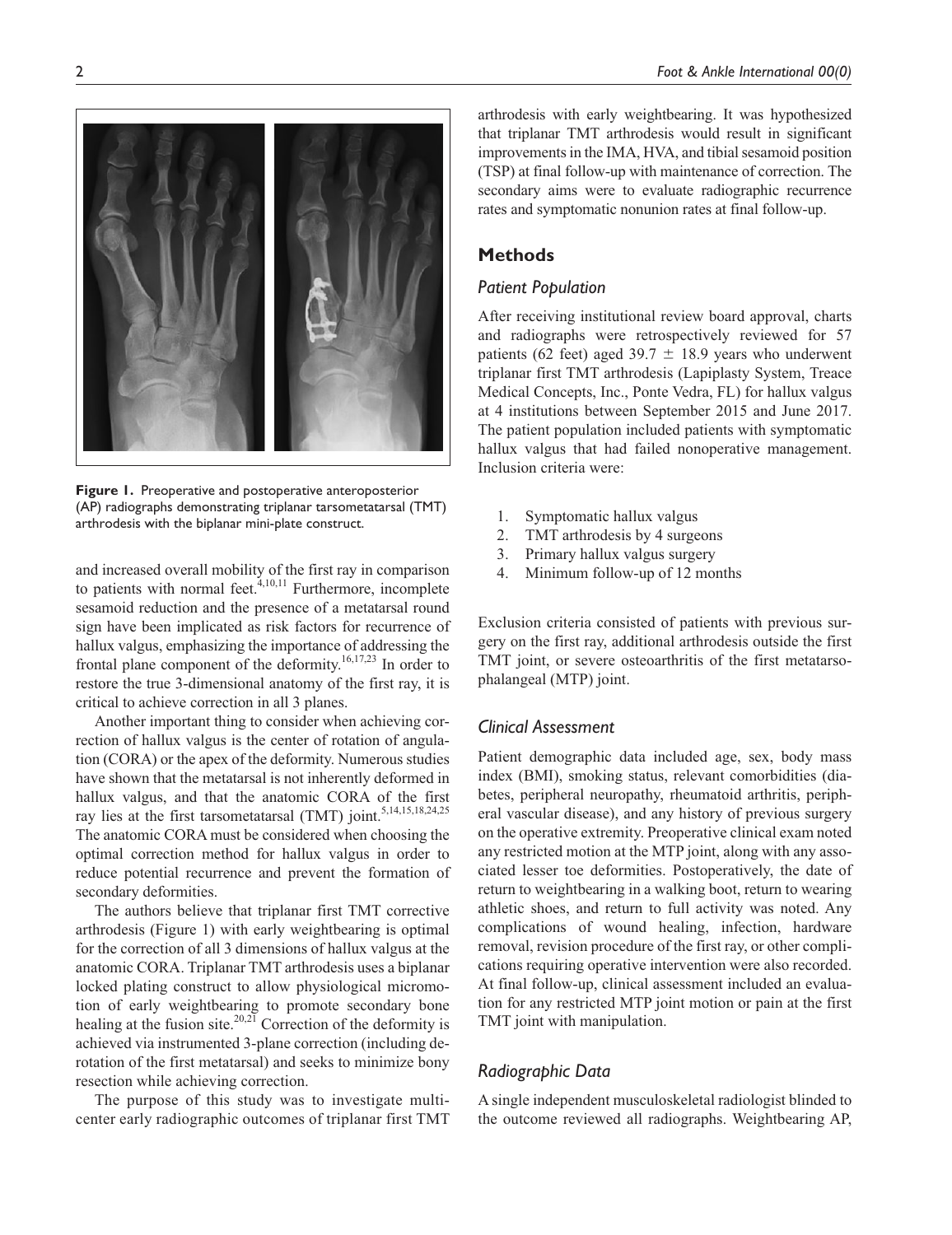oblique, lateral, and sesamoid axial radiographs were obtained preoperatively and at 6 weeks, 4 months, and 12 months postoperatively. Radiographic measures were conducted using a picture archiving and communication system (Centricity PACS, GE Healthcare Co., Barrington, IL) or ImageGrid (ImageGrid Platform, Candelis, Inc., Newport Beach, CA) by a single independent radiologist blinded to the outcome.

HVA was defined as the angle between the longitudinal axis of the first metatarsal and proximal phalanx. IMA was defined as the angle between the longitudinal axis of the first and second metatarsals. TSP was graded from 1 to 7 and defined as the position of the medial sesamoid in relation to the longitudinal axis of the first metatarsal.<sup>6</sup> The presence of a lateral round sign was measured by examining the shape of the lateral edge of the first metatarsal head according to a previously described method.<sup>16</sup> The HVA, IMA, TSP, and presence of a lateral round sign were measured preoperatively and at 6 weeks, 4 months, and 12 months postoperatively.

Hallux valgus recurrence was defined in 2 ways: (1) the traditional definition of recurrence defined as an HVA greater than 20 degrees and (2) a new measure of recurrence defined as greater than 50% loss of correction of the HVA, IMA, or TSP at any postoperative time point. Symptomatic nonunion was defined as pain at the first TMT joint with either weightbearing or attempted manipulation and the presence of any of the following radiographic criteria:

- 1. Lack of progressive bone formation at the TMT joint on subsequent x-rays
- 2. Hardware failure or loosening (any broken plate or multiple broken plate screws)
- 3. Change in alignment (hallux valgus recurrence)

Overall, 57 patients (62 feet) met inclusion criteria. The average patient age was  $39.7 \pm 18.9$  years (95.2% female). The average BMI of patients was  $26.7 \text{ kg/m}^2$ . For the 62 feet that met inclusion criteria, 53 (85.5%) were never smokers, 6 (9.7%) were former smokers, and 3 (4.8%) were current smokers. In regard to relevant comorbidities, 2 (3.2%) were diabetic, 1 (1.6%) had rheumatoid arthritis, and 1 (1.6%) had peripheral vascular disease. Patient demographic characteristics are shown in Table 1.

#### *Operative Technique*

The operative procedure was performed using a dorsal longitudinal incision over the first TMT joint, just medial to the extensor hallucis longus (EHL) tendon. The dorsal and medial aspects of the first TMT joint were exposed via subperiosteal dissection. The first TMT joint was planed with a sagittal saw and additional plantar release was achieved using an osteotome. A fulcrum device was placed into the interspace between the bases of the first and second

**Table 1.** Demographics for Study Population Undergoing Triplanar TMT Arthrodesis.

| Characteristic                | <b>Study Population</b> |
|-------------------------------|-------------------------|
| Age, mean $\pm$ SD            | 39.7 $\pm$ 18.9 years   |
| Gender, n (%)                 |                         |
| Female                        | 59/62 (95.2%)           |
| Male                          | $3/62$ (4.8%)           |
| BMI, $\text{kg/m}^2$          | 26.7                    |
| Smoking status, n (%)         |                         |
| None                          | 53/62 (85.5%)           |
| Former                        | 6/62(9.7%)              |
| Current                       | $3/62$ (4.8%)           |
| Diabetic, n (%)               | 2/62(3.2%)              |
| Relevant comorbidities, n (%) |                         |
| <b>Rheumatoid arthritis</b>   | $1/62$ (1.6%)           |
| Peripheral vascular disease   | $1/62$ (1.6%)           |

Abbreviations: BMI, body mass index; SD, standard deviation ; TMT, tarsometatarsal.

metatarsals. Next, a positioner device was applied to achieve deformity correction in all 3 planes (axial, transverse, sagittal). The medial aspect of the positioner was placed over the plantar medial ridge of the first metatarsal, while the lateral portion was placed over the lateral cortex of the second metatarsal. Correction and satisfactory position were confirmed on fluoroscopy. A Kirschner wire placed through the positioner was sometimes used to temporarily hold the position. A joint seeker device was placed in the first TMT joint to reference the sagittal plane alignment of the joint, followed by placement of the cutting guide over it. After proper position was confirmed, the joint seeker was removed and cuts were made on the base of the first metatarsal and medial cuneiform. The joint surfaces were then fenestrated with a drill bit. Next, the joint was axially compressed with a threaded olive wire. Final fixation was applied using a biplanar mini-plate construct that consisted of 2 small-profile, 4-hole titanium locking plates applied in biplanar 90-90 fashion to achieve multiplanar stability. The first plate was applied dorsally across the first TMT joint, and a second plate was applied medially across the joint using either a straight 4-hole plate or a specially designed anatomic plantar medial–based plate. After the dual plate construct was applied, the surgeon had the option to add a screw from the first to second metatarsal if there was intercuneiform instability. Finally, the wounds were copiously irrigated and closed in standard fashion. A sterile dressing was placed and the patient was allowed early weightbearing in a walking boot.

#### *Postoperative Protocol*

Patients were allowed early full weightbearing as tolerated in a boot walker the day of surgery. One institution delayed weightbearing for the first 2 weeks after surgery, allowing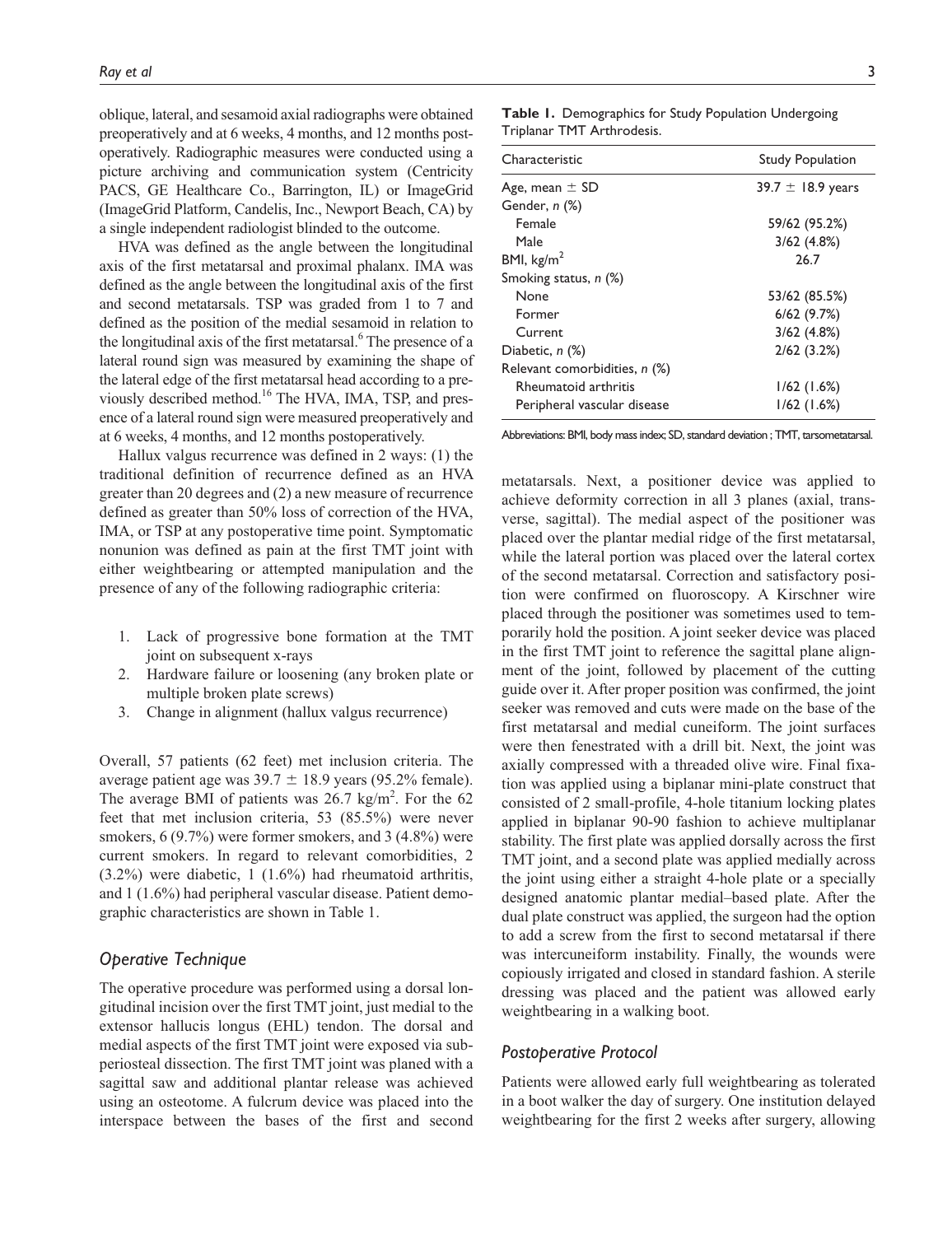full weightbearing in a boot walker at 2 weeks postoperatively. Patients had follow-up appointments at 2 weeks, 6 weeks, 4 months, and 12 months postoperatively. Weightbearing x-rays of the operative foot were obtained at 6 weeks, 4 months, and 12 months postoperatively. Imaging included AP, oblique, lateral, and sesamoid axial views. In general, patients were allowed to return to normal athletic shoes at 6 weeks postoperatively and return to full activity at 4 months postoperatively.

#### *Statistical Analysis*

Assuming a change of 2.0 degrees in the IMA and a standard deviation of the change in outcomes of 4.0 degrees, a sample size of 52 would yield 95% power to reject the null hypothesis. The actual sample size of  $n = 62$  patients was therefore deemed to have adequate power based on this sample size calculation. Continuous variables were reported using mean and standard deviation. For continuous variables, the means at various postoperative time points were compared using parametric tests (Student *t* test). Categorical variables were reported using ratios and percentages. Chisquare tests were used to compare differences in categorical variables. Statistical analysis was conducted using JMP 14.1 (SAS Institute, Inc., Cary, NC). A *P* value of <.05 was considered statistically significant.

## **Results**

Radiographic measurements demonstrated significant improvements in IMA, HVA, and TSP that were maintained at 6 weeks, 4 months, and 12 months postoperatively (Table 2;  $P < .001$ ). At final follow-up averaging 13.5 months, significant improvements in IMA, HVA, and TSP were noted compared with preoperatively ( $P < .001$ ). IMA was 6.6  $\pm$ 1.9 degrees at final follow-up compared with  $13.6 \pm 2.7$ degrees preoperatively ( $P < .001$ ). HVA was  $9.7 \pm 5.1$ degrees compared with  $24.2 \pm 9.3$  degrees preoperatively  $(P < .001)$ . TSP was also significantly improved  $(1.9 \pm 1.001)$ 0.9) at final follow-up compared with preoperatively (5.0  $\pm$ 1.3;  $P < .001$ ). The lateral round sign was present in 2 of 62 feet (3.2%) at final follow-up compared with 52 of 62 feet (83.9%) prior to surgery.

In regard to additional procedures performed in conjunction with the first TMT arthrodesis, 60 of 62 feet (96.8%) had a lateral release (modified McBride). On average, patients returned to weightbearing at  $10.9 \pm 8.2$  days postoperatively. Patients returned to normal athletic shoes by  $58.7 \pm 16.5$  days and returned to full activity without restrictions by 102.6  $\pm$  15.9 days after surgery.

At final follow-up, 2 of 62 feet (3.2%) had recurrence of hallux valgus defined as an HVA greater than 20 degrees. Furthermore, recurrence was 3.2% (2/62 feet) when defined as greater than 50% loss of correction of the HVA, IMA, or

| Table 2. Radiographic Measures After Triplanar            |  |
|-----------------------------------------------------------|--|
| Tarsometatarsal Arthrodesis Compared With Preoperatively. |  |

|            | Preop,<br>n (%)                                                       | 6 Weeks<br>Postop,<br>n (%) | Postop,                                                              | 4 Months 12 Months<br>Postop,<br>$n(\%)$ $n(\%)$ P Value |  |
|------------|-----------------------------------------------------------------------|-----------------------------|----------------------------------------------------------------------|----------------------------------------------------------|--|
|            | IMA $13.6 \pm 2.7$ 6.1 $\pm 2.1$ 6.1 $\pm 2.3$ 6.6 $\pm 1.9$ <.001*   |                             |                                                                      |                                                          |  |
|            | HVA 24.2 $\pm$ 9.3 11.6 $\pm$ 5.1 10.2 $\pm$ 5.9 9.7 $\pm$ 5.1 <.001* |                             |                                                                      |                                                          |  |
| <b>TSP</b> |                                                                       |                             | $5.0 \pm 1.3$ $1.6 \pm 0.7$ $1.8 \pm 0.9$ $1.9 \pm 0.9$ $\leq .001*$ |                                                          |  |

Abbreviations: HVA, hallux valgus angle; IMA, intermetatarsal angle; TSP, tibial sesamoid position.

\* Denotes significant difference at *P* <.05.

**Table 3.** Recurrence Rates After Triplanar Tarsometatarsal Arthrodesis.

| Recurrence                                                                                                 | 6 Weeks | 4 Months                            | 12 Months |
|------------------------------------------------------------------------------------------------------------|---------|-------------------------------------|-----------|
|                                                                                                            | Postop, | Postop,                             | Postop,   |
|                                                                                                            | n(%)    | n(%)                                | n(%)      |
| $HVA > 20$ degrees<br>Loss of correction $>$ 50% 2/62 (3.2%) 2/62 (3.2%) 2/62 (3.2%)<br>(IMA, HVA, or TSP) |         | 3/62 (4.8%) 4/62 (6.4%) 2/62 (3.2%) |           |

Abbreviations: HVA, hallux valgus angle; IMA, intermetatarsal angle; TSP, tibial sesamoid position.

TSP (Table 3). The overall symptomatic nonunion rate was 1.6% (1/62 feet). There were no cases of overcorrection noted. There were 4 complications requiring operative intervention. Two patients required hardware removal with the addition of an Akin osteotomy. Two other patients required hardware removal due to plate irritation.

## **Discussion**

In order to achieve complete correction of hallux valgus and prevent recurrence, the complex 3-dimensional nature of the deformity should be considered. In this study, triplanar first TMT arthrodesis resulted in significant improvements in the IMA, HVA, TSP, and metatarsal lateral round sign at final follow-up with low recurrence rates  $(P < .001)$ . Furthermore, correction of hallux valgus was consistent and maintained at all postoperative time points (6 weeks, 4 months, and 12 months) after triplanar correction of the deformity.

One traditional drawback noted in the literature of the TMT arthrodesis has been the necessity of prolonged nonweightbearing for several weeks to allow for primary bone healing and prevent elevation of the first ray. However, recent studies have shown low nonunion rates for the first TMT arthrodesis, even with early weightbearing.<sup>13,22</sup> A recent large ( $n = 367$  patients) multicenter study that compared early (less than 21 days) with delayed (greater than 21 days) weightbearing after the modified Lapidus arthrodesis found no difference in nonunion rates  $(P = .663)$ .<sup>22</sup> A separate multicenter retrospective study of 76 patients evaluated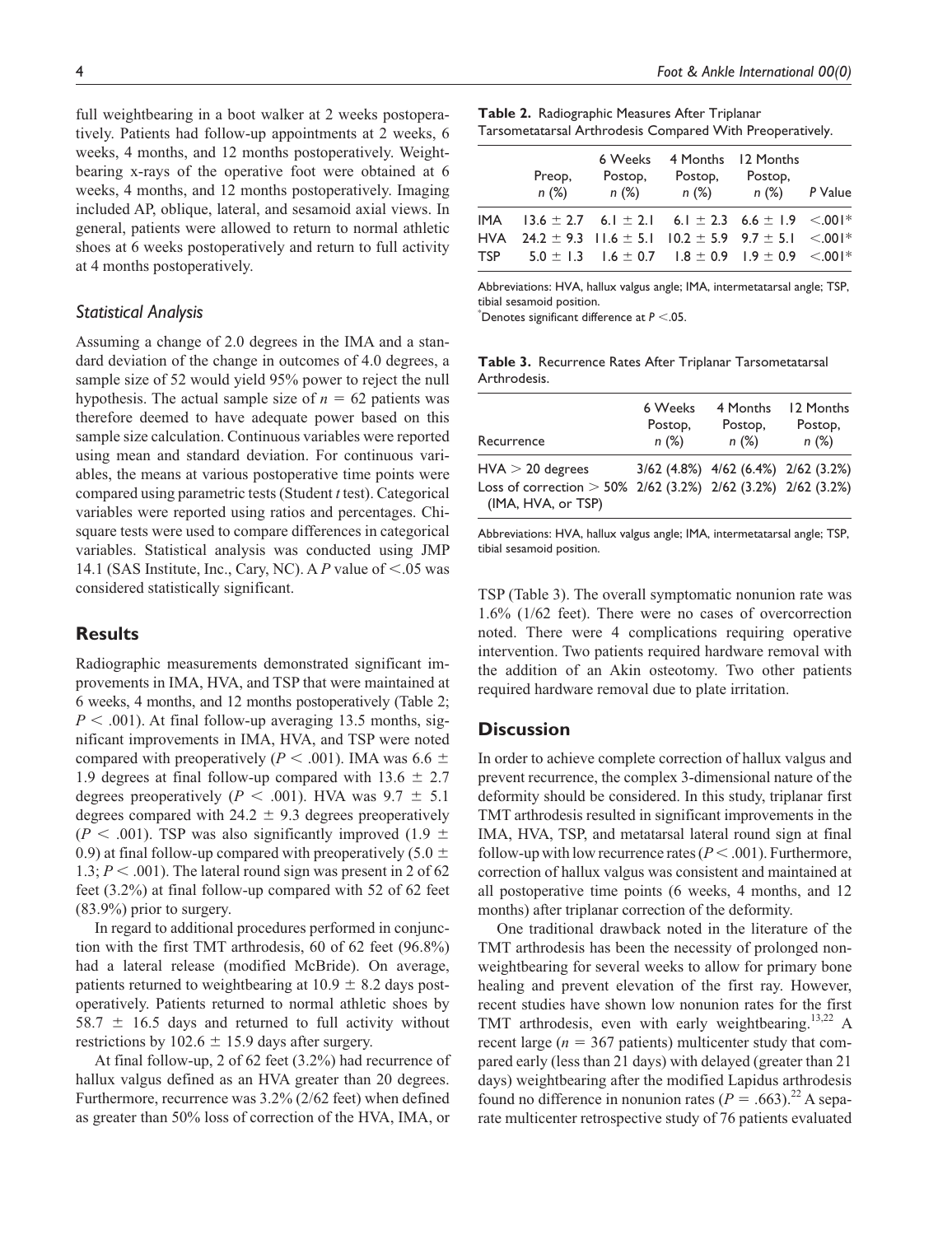early weightbearing at approximately 2 weeks after first TMT arthrodesis using a crossed-screw technique and found a 100% union rate with a mean time to union of 44.5 days.<sup>2</sup> In a similar fashion, another retrospective study of 136 patients investigated early partial weightbearing in a boot on average 12.2 days after first TMT arthrodesis, also using a crossed-screw technique. That study found a 2.2% nonunion rate, with 97.8% of patients achieving union with a mean time to radiographic union of  $65.0 \pm 37.2$  days.<sup>12</sup> These findings all support early weightbearing after TMT arthrodesis without a resulting decrease in union rates or deformity correction. The findings of the current study provide further support in favor of early full weightbearing after triplanar TMT arthrodesis. The symptomatic nonunion rate in the current study was 1.6% (1/62 feet), and patients returned to weightbearing on average just over 10 days after surgery. Triplanar TMT arthrodesis used biplanar locked plates with early weightbearing to allow for physiological micromotion to promote fusion via secondary bone healing as previously described.<sup>20,21</sup>

Recurrence is one of the most common complications with hallux valgus surgery. In the literature, long-term recurrence rates vary considerably, ranging from as low as  $8\%$  to as high as  $78\%$ <sup>1,3,7-9,19</sup> In the present study, recurrence rates at final follow-up averaging 13.5 months were only 3.2% (2/62 feet). A considerable limitation in the literature is the lack of a consensus definition to define recurrence after hallux valgus surgery. More commonly, an HVA over 20 degrees has been used to define recurrence. By choosing only the HVA to define recurrence, only the transverse plane is considered, giving a 2-dimensional representation of a 3-dimensional deformity. This is particularly important when considering that 2 major risk factors for the recurrence of hallux valgus are incomplete sesamoid reduction and the presence of a metatarsal round sign.<sup>16,23</sup> In our study, we propose a more sensitive measure of recurrence as greater than 50% loss of correction of the IMA, HVA, or TSP. This new measure to define recurrence is more sensitive to detect recurrence in multiple planes, giving added consideration to the recently emphasized frontal plane component of hallux valgus.<sup>4,10,11</sup> A particular strength of this study is that recurrence at final follow-up was consistent at 3.2% whether using the traditional measure of recurrence as HVA greater than 20 degrees or the greater than 50% loss of correction of the IMA, HVA, or TSP.

The limitations of this study include the inherent nature of any retrospective multicenter study. Similar to any multicenter study, there was slight variability among surgeons in regard to operative technique and postoperative protocol. The inability to correlate radiographic findings to patientreported outcome measures is another limitation, and the union rates may be overestimated by using radiographs instead of CT scans to assess union. The presence and correction of lesser toe deformities was not considered in this study, which could have impacted patient satisfaction and the radiographic results. Another important thing to note is the high number of modified McBride procedures performed, which may result in selection bias. While the Lapidus is traditionally used for more severe bunion correction, it should be noted that our patient population consisted mostly of patients with a mild or moderate bunion. The increased cost of additional instrumentation from dual plating as opposed to traditional Lapidus procedures is a limitation, and a future cost comparison study between this newer technique and traditional Lapidus would be beneficial. The final follow-up interval at just over 12 months is another limitation, but nonetheless the authors thought it was important to report on the early outcomes of this new technique.

The strengths of this study include the use of a single independent radiologist blinded to the outcome. Another notable strength was the use of a single-fixation construct among multiple surgeons, making the results more generalizable. The similarity in postoperative protocols and operative technique among the surgeons also make the results more reproducible. Future studies to investigate long-term outcomes, complications, and recurrence rates of triplanar first TMT arthrodesis are currently underway.

## **Conclusion**

Triplanar TMT arthrodesis resulted in significant improvements in IMA, HVA, and TSP at final follow-up with low recurrence rates. Patients tolerated early weightbearing and early return to normal athletic shoes with minimal complications. Triplanar TMT arthrodesis was a viable method to achieve hallux valgus correction in all 3 planes while minimizing bony resection. Future research should investigate long-term outcomes, complications, and recurrence rates of triplanar TMT arthrodesis for hallux valgus.

#### **Declaration of Conflicting Interests**

The author(s) declared the following potential conflicts of interest with respect to the research, authorship, and/or publication of this article: Paul D. Dayton, DPM, MS, Daniel J. Hatch, DPM, Bret Smith, DO, MS, and Robert D. Santrock, MD, report grants and personal fees from Treace Medical Concepts, Inc., during the conduct of the study. ICMJE forms for all authors are available online.

#### **Funding**

The author(s) disclosed receipt of the following financial support for the research, authorship, and/or publication of this article: Treace Medical Concepts, Inc. (grant no. T100324R).

#### **References**

1. Aiyer A, Shub J, Shariff R, Ying L, Myerson M. Radiographic recurrence of deformity after hallux valgus surgery in patients with metatarsus adductus. *Foot Ankle Int*. 2016;37(2): 165-171.